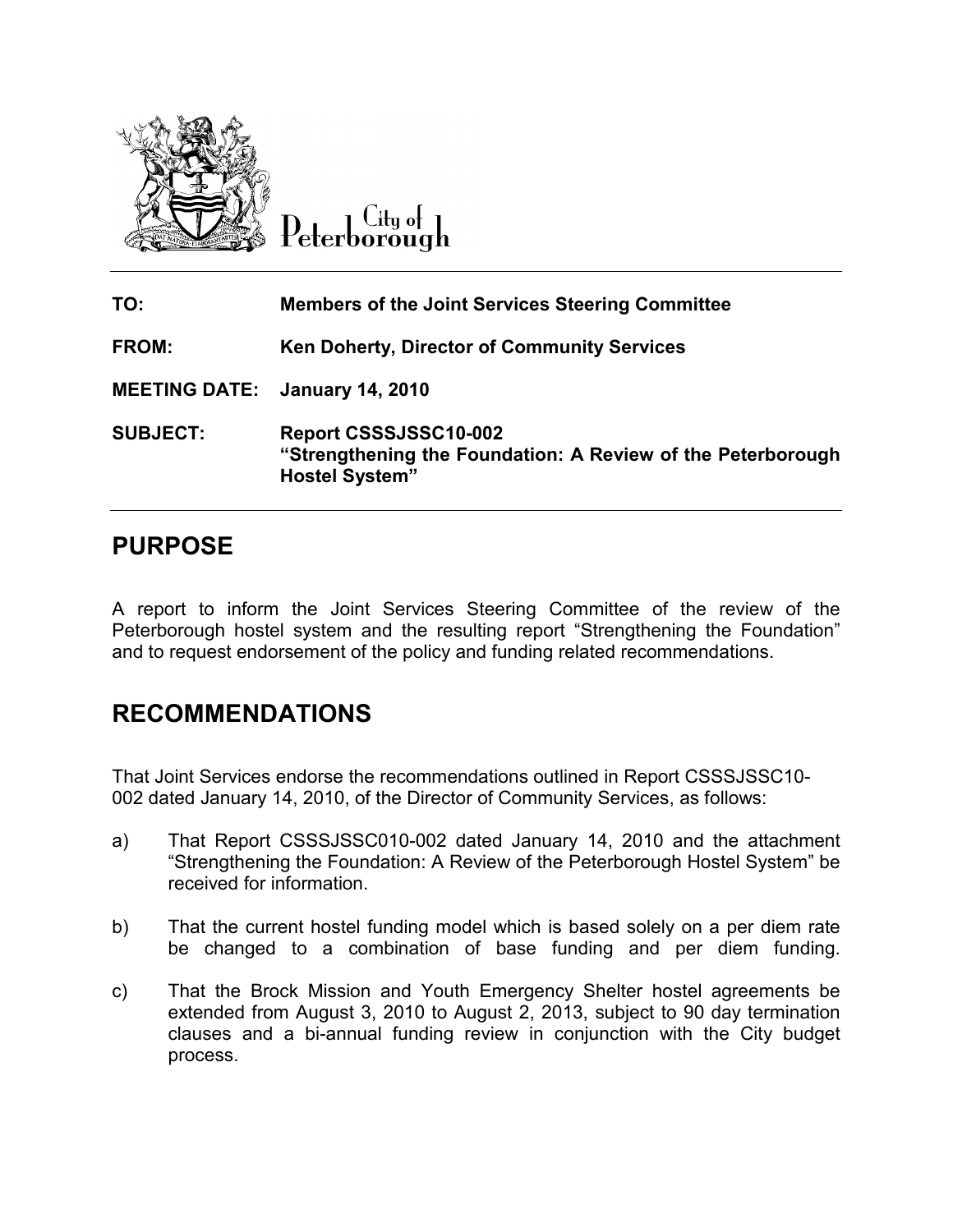- d) That the Brock Mission hostel agreement for the operation of a 40 bed men's emergency hostel and a 10 bed women's emergency hostel, reflect a funding formula based on the Provincial per diem rate plus base funding, retroactive to August 3, 2009.
- e) That the Youth Emergency Shelter hostel agreement for the operation of a 15 bed youth emergency hostel and a 15 bed family emergency hostel, reflect a funding formula based on the Provincial per diem rate plus base funding, retroactive to August 3, 2009.

## BUDGET AND FINANCIAL IMPLICATIONS

The recommendations can be accommodated within the approved 2010 Budget Provisions for the hostel program.

# BACKGROUND

A Request for Proposal (RFP) process took place in 2007 for the provision of emergency shelter services in the City of Peterborough. The RFP process resulted in service agreements with Brock Mission (to provide emergency shelter services to adult males) and Youth Emergency Shelter (to provide emergency shelter services to youth and families). At that time no one came forward to provide services to women over 24 years and eventually Brock Mission agreed to operate that service at Cameron House. Although an RFP process was used in 2007 to select hostel operators, Section 32 (3) vi) of the purchasing policy indicates that a Bid Solicitation Process is not required for Hostel Operators. This report recommends the existing agreements with the operators be amended and extended without undertaking an RFP process.

Prior to formulating the recommendations to renew the existing agreements, the Social Services Division undertook an intensive evaluation of hostel programs and services. The review took place from June to August 2009. The tasks and timeframes of the review are summarized below:

- Consultation with the Homelessness Coordinating Committee in early June
- Renewal of existing service agreements (June) pending the outcome of the hostel review
- Review of background reports and literature through the month of July
- Feedback from hostel operators through July and August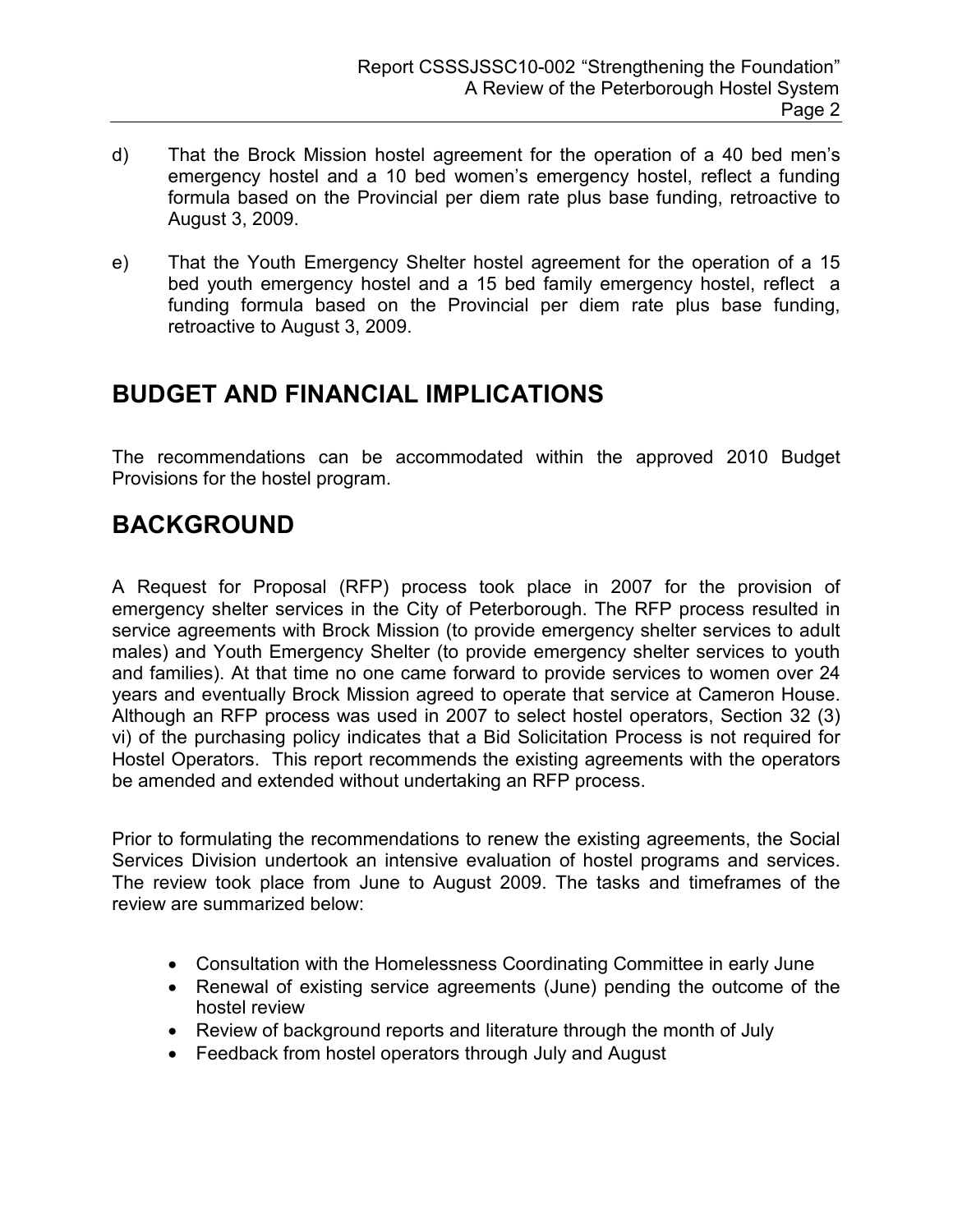- Feedback from clients and community in June and July, including consultation with the Housing Workers Network, community consultations on July 14<sup>th</sup> and 15<sup>th</sup> and client survey conducted in July
- Feedback from Ontario Works staff including a staff survey and consultations with the Hostel Liaison Workers
- Financial review including a review of funding sources and assessing the cost of delivery of service
- Review the occupancy rates of the emergency shelters
- Review of demographics and client composition of those accessing shelter programs and services
- Review of compliance with the Ontario Works Act and Regulations, corporate purchasing bylaw and municipal financial requirements

This process resulted in the report, "Strengthening the Foundation: A review of the Peterborough Hostel System" (attached as Appendix A), which provides the background and rationale for the following service recommendations contained in this report. Many of these recommendations are operational in nature and within the responsibility of the Social Services Division as Service Manager to implement. The report contains a total of 11 recommendations organized into the following four areas:

- Service, Safety and Security
- Staffing
- Funding
- Accountability

The funding components contained in the Hostel Review Appendix A (Items 6 and 7) are brought forward for consideration by Council through the recommendations in this report. The remaining recommendations from the Hostel Review are considered administrative in nature and can be implemented by staff as time and resources permit.

This report recommends a fundamental shift in the funding model from a strictly per diem model to a combination of base and per diem funding. The funding model change is recommended to assist the operators with some of the overhead costs that exist no matter how many people are staying in the hostel. Based on the 2010 projections for days of stay, staff expect the proposed funding model can be implemented within the approved 2010 budget allocation for the hostel program.

The proposed funding model recommends eliminating the daily top up of \$6.35 per day which is a 100% Municipal cost, and replacing it with 100% Municipal base funding of \$125,322 per year for Brock Mission and \$50,140 for Youth Emergency Shelter. This provides guaranteed funding that is not affected by volume shifts in days and will reduce the financial instability that results from variation in occupancy rates. The Hostel Worker program has been reduced by 1 FTE (with staffing reallocated to Ontario Works), consistent with a recommendation from the review related to the role of these staff. A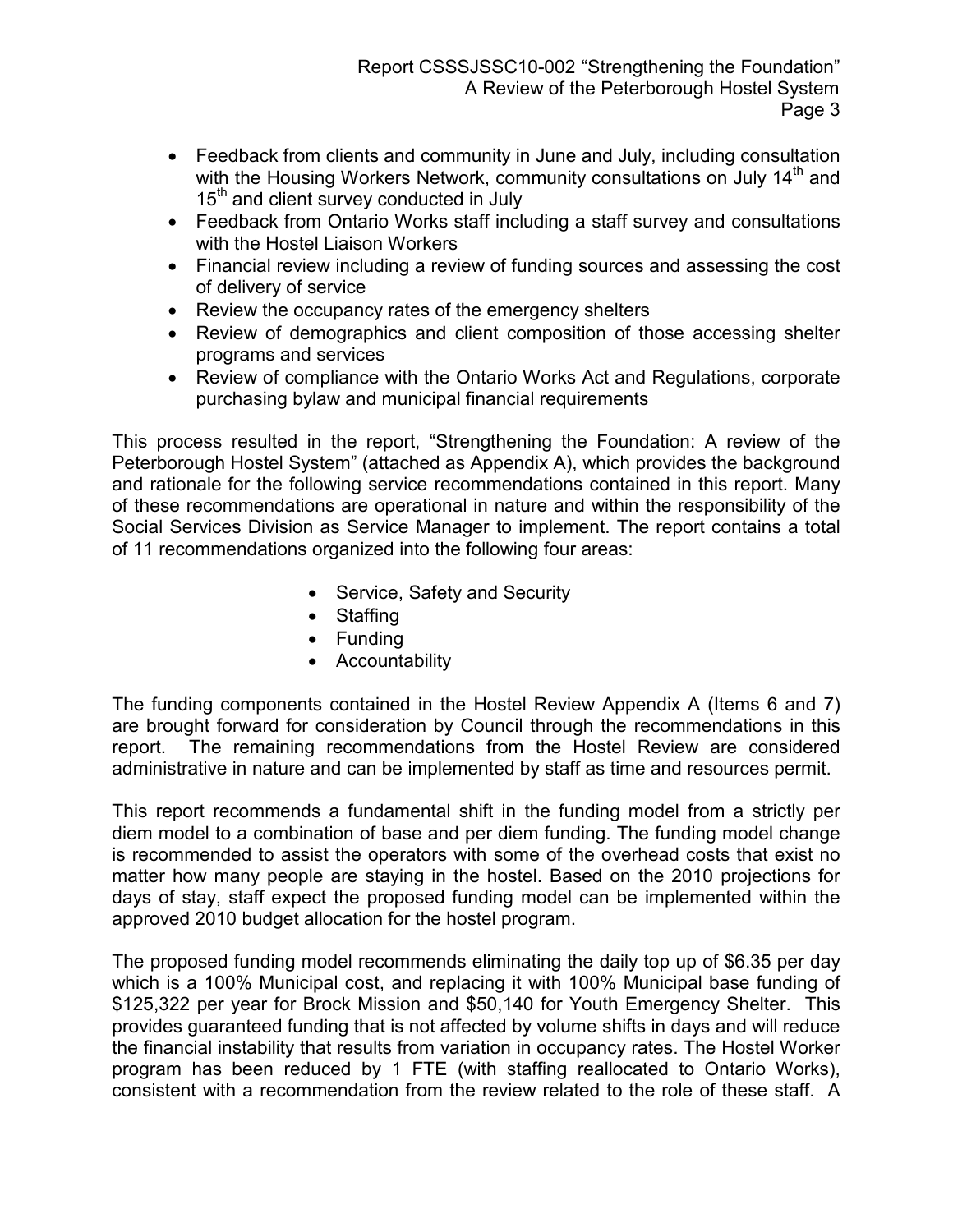change in the definition of stay to provide a per diem for the first day of admission has been recommended. This acknowledges the work associated with the initial intake process. In 2010 as the upload of Ontario Works begins, the Province will be responsible for 80.6% of the per diem portion of the emergency hostel costs, reducing the Municipalities share from 20% to 19. 4%. This will help financially support the increase in days paid due to the definition of stay.

Occupancy patterns within the emergency hostel system are quite variable. If the 2010 actual bed stays are less than estimated, the amount paid to the operators will also be less than budget, and the surplus could be used to implement additional hostel or transitional housing initiatives. Recommendation 8 of the Review proposes such an investment of hostel dollars in programs and services to support longer term solutions to homelessness such as transitional housing.

The eleven Recommendations from the review are listed below as a summary. Further detail on each of these recommendations is contained in the Report, Appendix A. These Recommendations are as of the date of the report being October 2009.

## Service, Safety and Security

#### Recommendation #1

That the municipality provide support to the hostel operators to assist with security enhancements at the hostels by investing unspent 2009 hostel allocation up to \$10,000/ hostel for security camera systems at Brock Mission and YES.

#### Recommendation #2

That the Hostel Liaison Workers and hostel staff strengthen links to other homelessness and housing agencies to provide a more integrated service for clients.

#### Recommendation #3

That a transparent and accountable protocol be developed by the Homelessness Support Services Coordinating Committee related to the case management of people who are unable to reside at the hostels.

## Staffing

## Recommendation #4

That the Hostel Liaison Workers (HLW) role shifts to provide intensive case management support to clients before and after a hostel stay. Residential care workers employed by hostels will continue to provide primary intensive case management while a resident stays at the hostel. Ontario Works eligibility remains a key function of the HLW role even while a client is in the hostel.

#### Recommendation #5

That joint training be established for Social Services and hostel staff that focuses on client service and non-violent crisis intervention. Unspent 2009 municipal hostel allocations up to \$7,000 could be reinvested to provide for salary costs for hostel staff to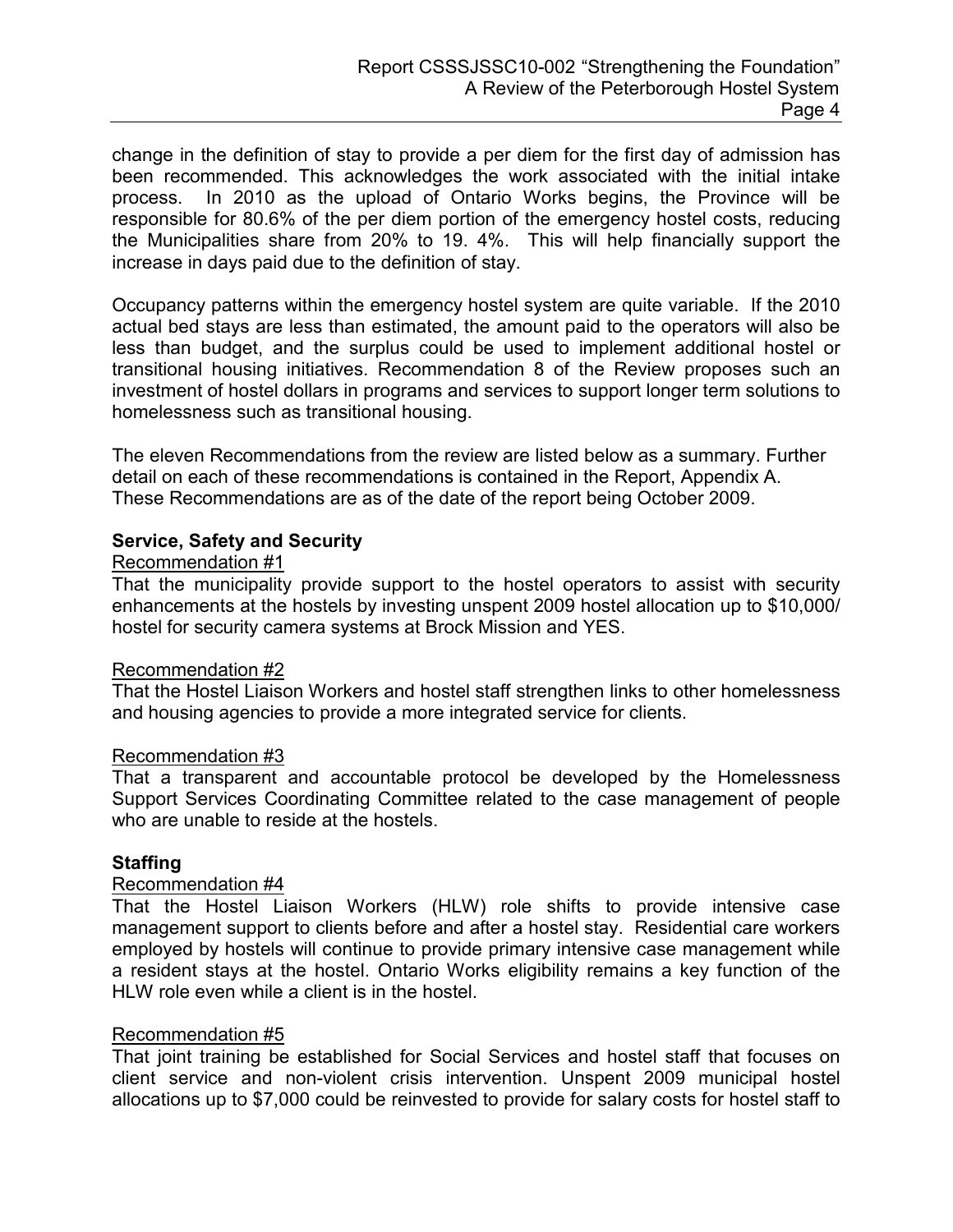attend training in 2009 and 2010. In future years the hostel operators will need to budget accordingly for necessary staff coverage for training.

## Funding

## Recommendation #6

That the municipality establishes a local funding formula for hostel transfer payments based on the provincial per diem model and stabilized with base funding to be negotiated on a biannual basis. That service contracts governing the funding formula be established retroactively to August 3, 2009 and that they be extended to 2013 with the expectation that hostel operators will continue to diversify their programs and funding to remain stable as the demand for homelessness services diminishes over time.

#### Recommendation #7

That the service agreements with the hostel operators be amended retroactively to August 3, 2009 to clarify the definition of a hostel stay from "bed nights" to "days of service", providing recognition and payment for the work associated with the first day of residency and the hostel intake process.

#### Recommendation #8

That the municipality commit to investing municipal surplus due to reduction in hostel demand into Hostel/transitional housing and other longer term solutions to homelessness.

## Accountability

## Recommendation #9

That the Social Services staff complete regular hostel service agreement reviews, including inspections. Staff will complete financial reviews quarterly and agreement reviews on an annual basis.

#### Recommendation #10

That the recommendations and actions of this report be monitored by the Homelessness Support Services Coordinating Committee on a semi annual basis, with a one year follow up report to be provided to Joint Service Steering Committee.

#### Recommendation #11

That future integrated community planning be undertaken to strengthen the networks of service providers serving those who are homeless or at risk of being homeless (mental health, counselling, medical, addictions, youth supports).

Those recommendations that could be implemented by the division are complete or underway as listed below:

- Security cameras upgraded at Youth Emergency Shelter and installed at Brock Mission
- Hostel Supervisor and Workers have met with Brock Mission staff on key hard to serve cases.